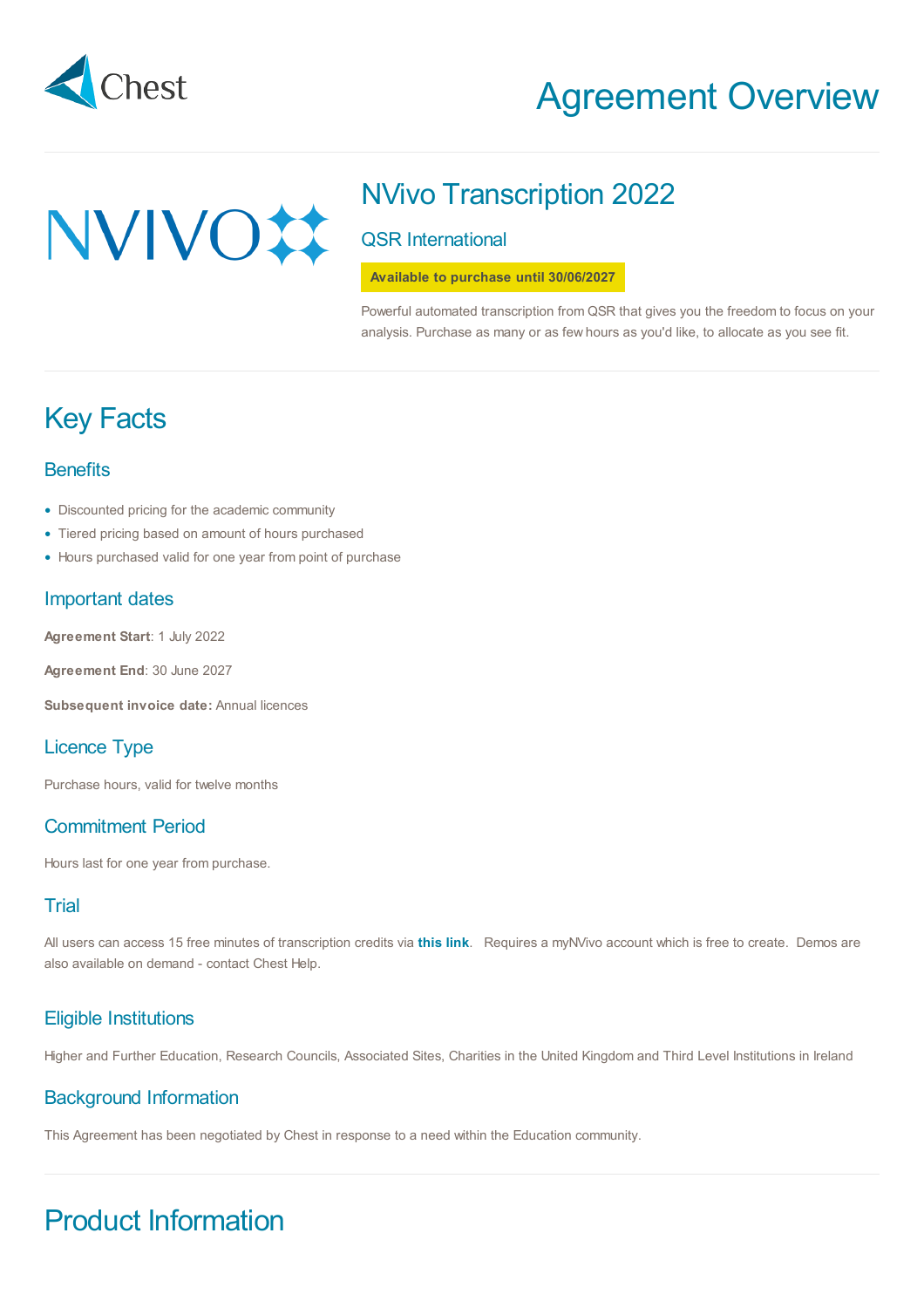# **Supplier Details**

**Licensor:** QSR International (UK) Ltd, registered in England and Wales (company number 6906225), The Innovation Centre, Sci-Tech Daresbury, Keckwick Lane, Daresbury, Cheshire WA4 4FS

# Product Description

60% of NVivo users are spending hours manually completing their own transcription, taking vital time away from data analysis and core research. Others may enlist the help of a research assistant which can be an overwhelming, time-consuming and expensive task.

#### The answer is NVivo Transcription

NVivo Transcription is a simple, cost-effective solution that offers the latest in automation technology to provide verbatim transcription.

Simply upload your audio files to the online platform and let NVivo Transcription do the rest:

- Expect up to 90% accuracy with good quality audio •
- Files are transcribed in a time-span of half the length of the audio
- Easily make any amendments and tag speakers using a specialised editor •
- Directly import transcribed files into NVivo 12 or export and use with other programs, including earlier versions of NVivo •
- Data is encrypted when uploading and when stored in the online platform. •

#### **Find out more about NVivo [Transcription](https://www.qsrinternational.com/nvivo-qualitative-data-analysis-software/about/nvivo/modules/transcription) here**.

#### Some more information about Transcription

**Q**: An institution places their order, receives the licence codes, what happens then? How do the licences get allocated to the students, how do the students access the licences?

**A**: Transcription is activated purely on email address so QSR need the email address of the people signing up for it (NB: this information relates to licences ordered before July 2022)

**Q**: What happens to their licence if a student has an annual licence, then leaves the institution? Can they be re-allocated?

**A**: Transcription seats can't be reallocated, and this is unlikely to change. There's nothing technical to stop the University using a kind of 'generic' login (like a department email address) and giving that to multiple people. However, that would technically be in breach of their contract, but it would also leave the University exposed to a potential data breach since User B logging on would also be able to see User A's data at that point. So QSR will only accept real email addresses.

(NB: this information relates to licences ordered before July 2022)

**Q**: What are the cost advantages of the 'per-user' model over the 'per-hour' model?

**A**: If the user uses more than 22 hours of Transcription over the course of the year, a per-user model will be the cheaper way to go. (NB: this information relates to licences ordered before July 2022)

#### **Q**: Can Transcription be used without an NVivo licence?

**A**: Yes. Transcription can stand alone completely from NVivo if wanted. QSR are more than happy for people to use Transcription for things other than NVivo analysis. There's a burning need for Transcription in all kinds of areas – not just Qualitative Analysis. Transcription can be accessed and used directly from the website or can be accessed via the integration within NVivo. The integration within NVivo imports the transcription in directly into NVivo already laid out in a format suitable for qualitative analysis.

**Q**: What's the situation re. the hosting?

**A**: The hosting is provided via Microsoft Azure with servers in the Netherlands and backup servers in Ireland so all EEA and all GDPR compliant

# Service and Support

## **Trials**

All users can access 15 free minutes of transcription credits via **[this](https://www.qsrinternational.com/nvivo-qualitative-data-analysis-software/try-nvivo) link**. Requires a myNVivo account which is free to create. Demos are also available on demand - contact Chest Help.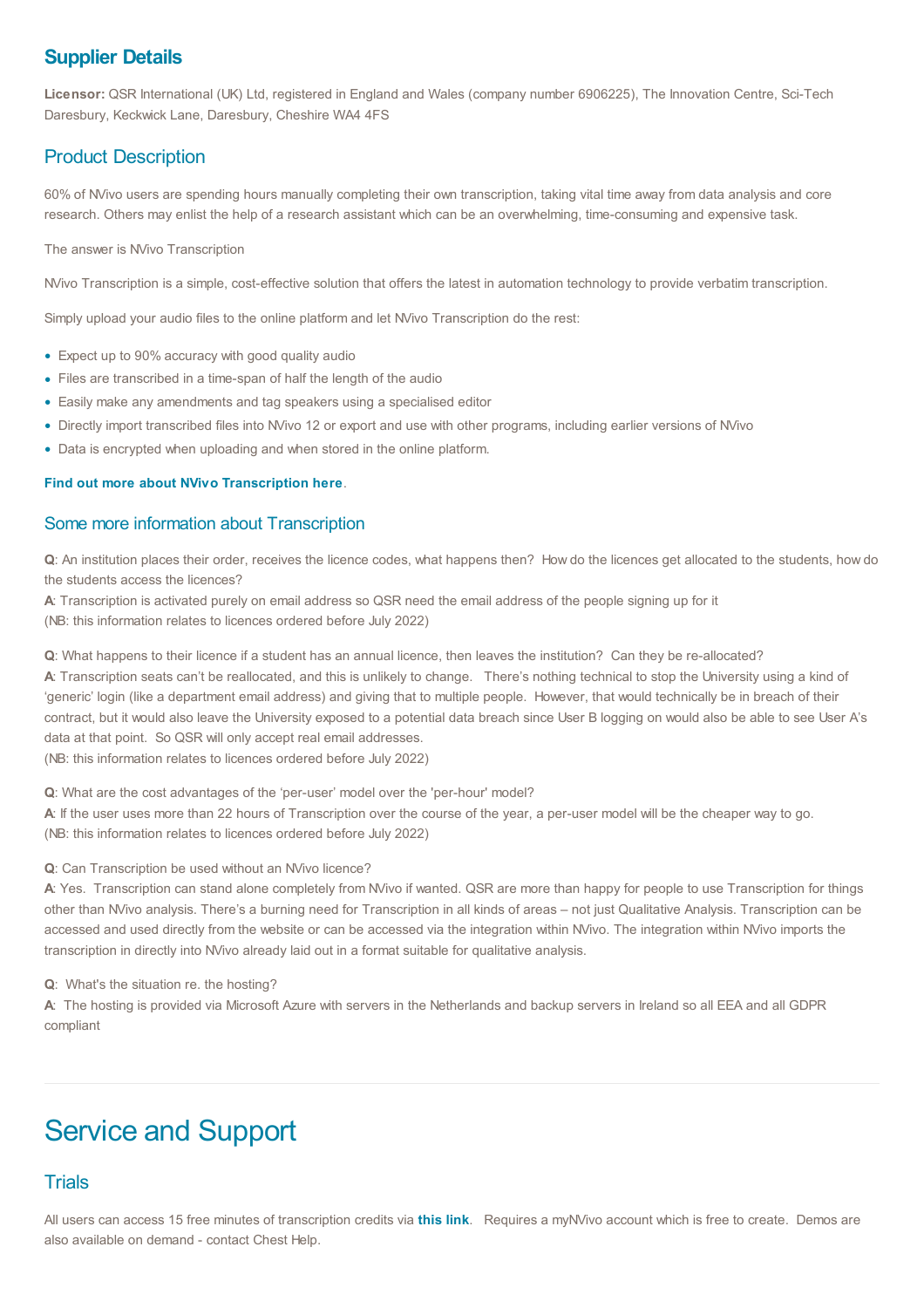# Product Documentation

The Supplier shall grant Licensees access to all product and user documentation that is normally made available to its other customers and are included in the licence fee.

# Training and Training Materials

Authorised Users will have access to the **NVivo [Education](https://www.qsrinternational.com/nvivo-qualitative-data-analysis-software/support-services/customer-hub) Centre**.

# Technical Support

Support (Help Desk) is available Monday to Friday from 6am to 5pm Melbourne, Australia, time. In normal circumstances response to email will be within 24 working hours.

- by phone in the UK: +44(0) 1925 358100
- by email: info@qsrinternational.com

# Supplier Web Address

#### **[www.qsrinternational.com](https://www.qsrinternational.com/nvivo/home?utm_source=Chest&utm_medium=Chest%20website&utm_campaign=EMEA%20April2018%20Chest&utm_term=-&utm_content=-)**

## System releases, new versions and functionality

The Supplier shall grant Licensees access to all training materials that are normally made available to its other customers and are included in the licence fee.

## Platforms

NVivo Transcription is developed for use on PCs.

# Method of delivery of product

The Admin Contact will be provided with the necessary codes to allow the users to create their accounts. This usually takes 1-2 days.

# Useful resources

## Find out about the new NVivo, Collaboration Cloud and Transcription

On the 17 July 2020 QSR ran a webinar aimed at Admins and IT folk (rather than users) looking at the new NVivo, Collaboration Cloud and Transcription. Click on the below image to watch the recording.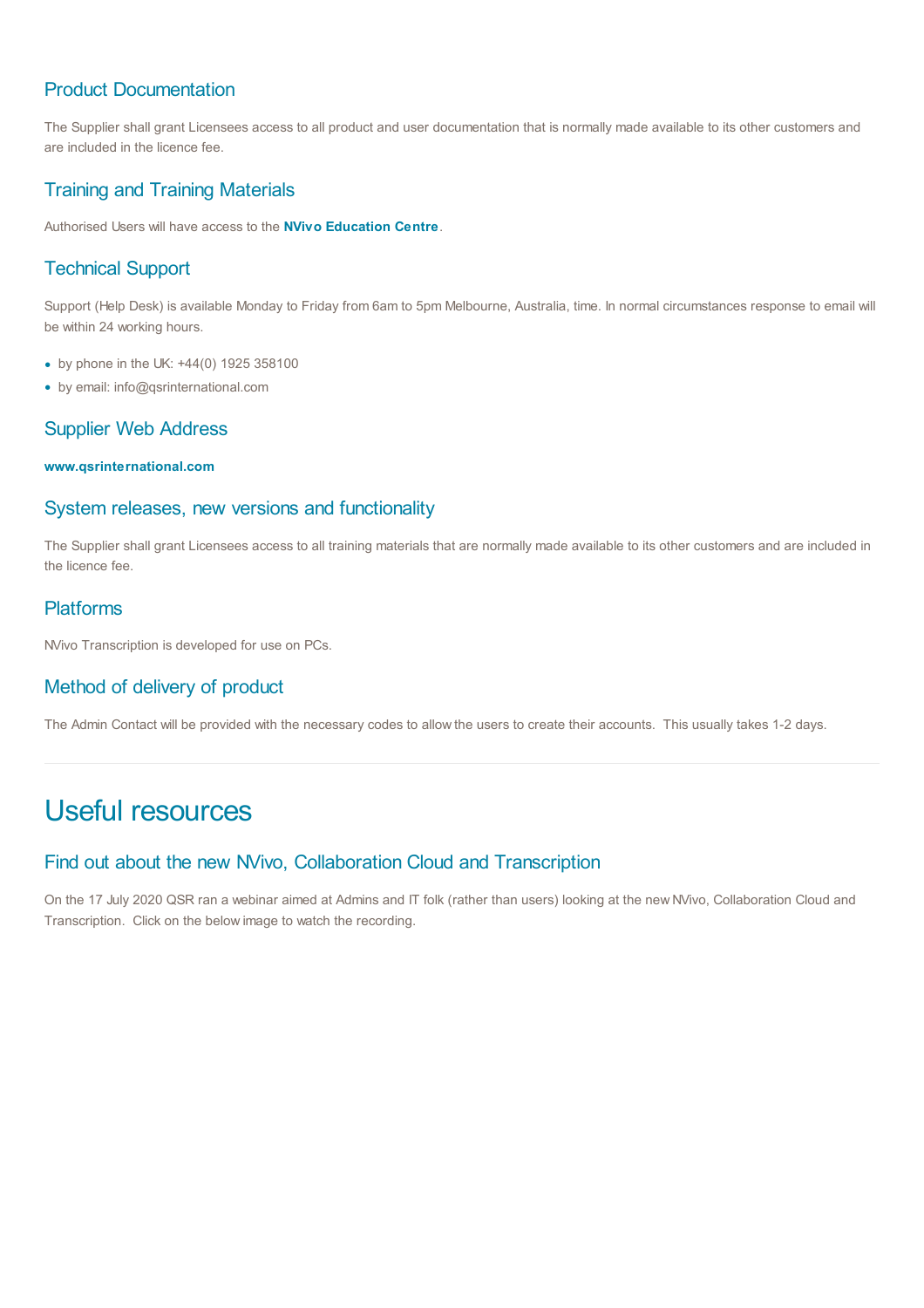

**Click on the below image to see NVivo's latest brochure**



**'Transcription - Go Beyond Words' Webinar - 20 November 2019**

Please click on the below image to watch a recording of this webinar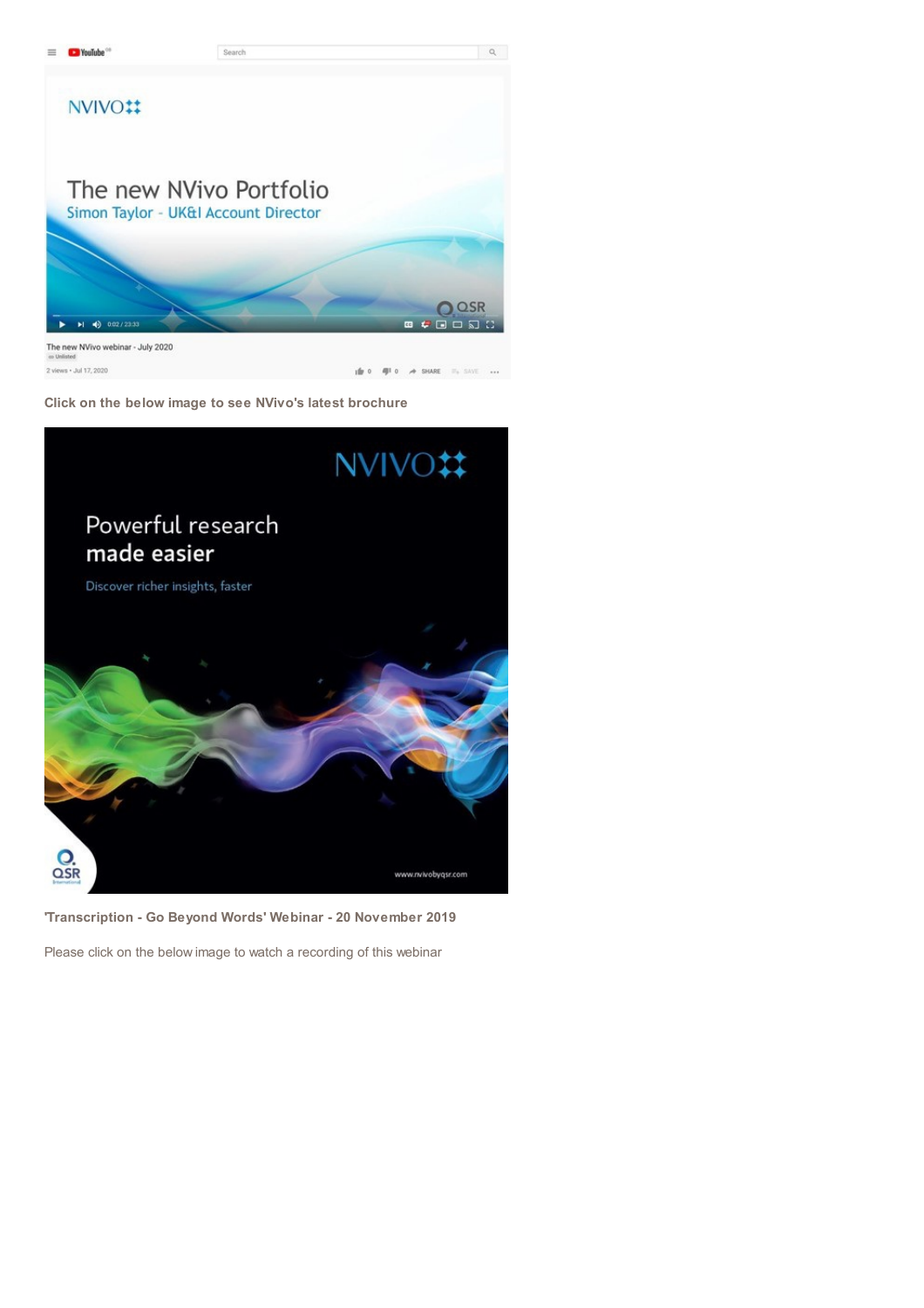# Transcription - Go Beyond the Words



This on-demand webinar is a recording that details Transcription - Go Beyond the Words.

**Click on the below image to watch a 90 second video about NVivo Transcription**



#### **Security and Privacy Issues**

The below slide was taken from the NVivo Transcription Webinar 20 November 2019

#### Security and Privacy issues

#### Data encryption in transit

- .<br>es is encrypted in transit over public networks using SSL/TLS to protect your data from unauth All data for our s
- Data encryption at rest
- The Microsoft Azure<br>Storage Service Encryption. This encryption helps us to protect your data IM files uploaded are encrypted at rest using Azures<br>Storage Service Encryption. This encryption helps us to protect your data t
- Does QSR keep a copy of my data?
	- All customers are in control of their own data and can decide to delete it from the service at any time they choose. After<br>deletion, backups are retained for a limited period, which are then also permanently deleted in acc
- Access to files

sea to mes<br>Only the account owner will have access to the files uploaded and transcribed using NVivo Transcription. The audio uploaded is<br>not accessed by a third party service provider or any QSR staff member for any purpo

- Region data is stored
	- QSR uses Micr soft Azure public cloud hosted in the EU. This is fully GDPR and HIPAA compliant.

NVIVO:

#### **Allocating Licences in NVivo Transcription**

The license has been assigned to you using your Licence Admin email address. If you log into the MyNVivo portal using that email address and whatever password you setup for it then you can move the Transcription subscription on to the end-user. Instructions for that can be found here: **Multi-user licenses [\(qsrinternational.com\)](https://help-nv.qsrinternational.com/20/win/Content/about-nvivo/multiseat-license.htm)**

If you don't see the subscription showing up then if you click the little person icon in the top right of the screen then you should find that you've got more than one account listed in the system. Depending upon how many are set up against you click through them and find the one that's got the Transcription license against it and then the instructions above can be followed.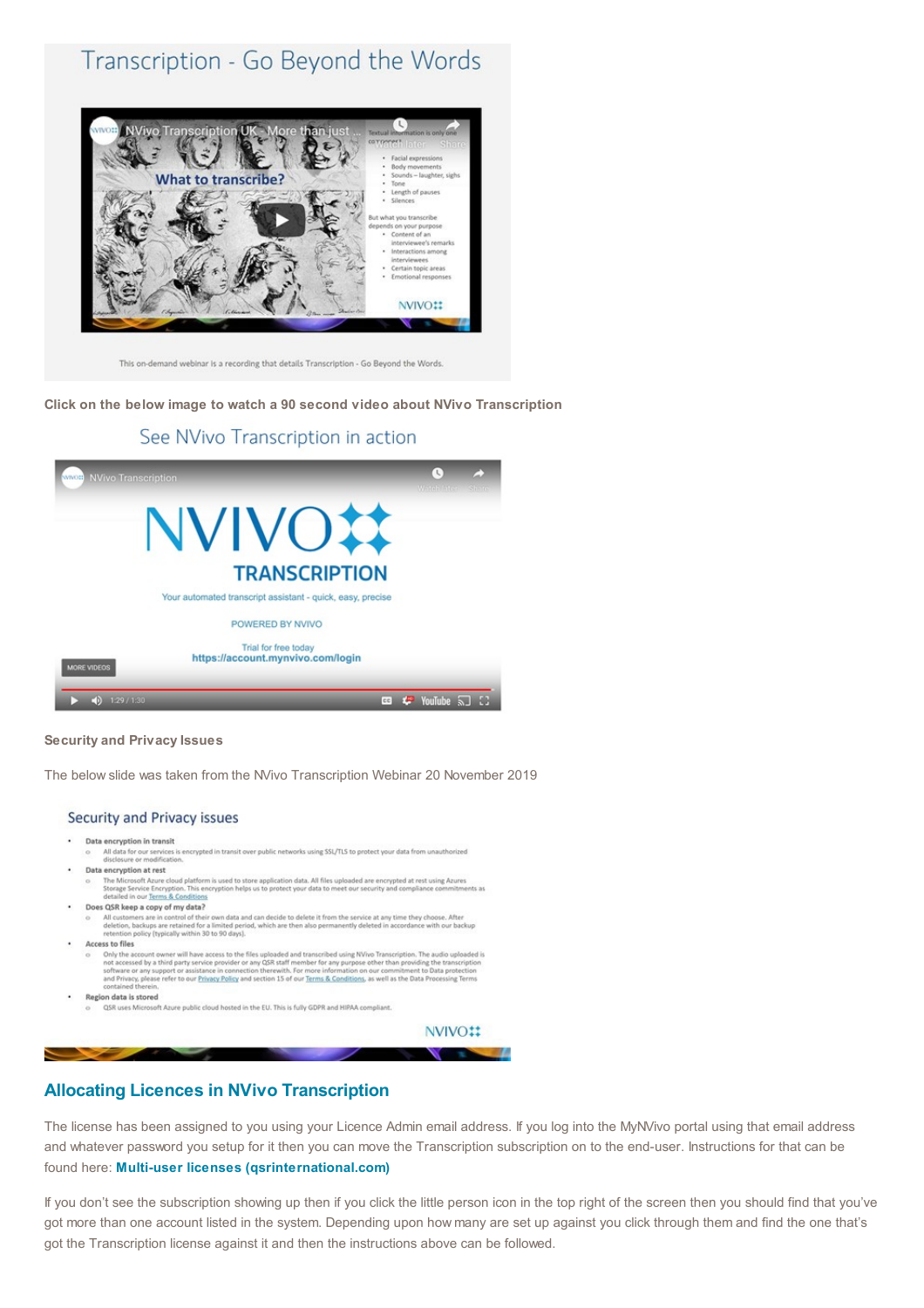# Terms and Conditions

The Chest Order, together with the Licence Terms and Conditions of the QSR ELA Transcription Service Addendum, create a legally binding contract between your institution, organisation or company and the Licensor. Therefore please read the terms and conditions carefully and only submit a Chest Order if its terms and conditions are acceptable to your institution, **organisation or company and you have the authority to make the financial commitment shown.**

# Licence Type

This licence is subject to the Licence Terms and Conditions of the QSR (Chest) Cloud Services Addendum which are detailed at the bottom of this page. The Standard Chest Licence does not apply here. Where below it is stated "Exceptions to the Terms and Conditions" this must be understood as meaning that the QSR (Chest) Cloud Services Addendum is the sole set of Applicable Terms and Conditions.

# Payment Terms

Jisc will invoice Licensed Institutions for the fee on receipt of a completed order.

Chest is an Enterprise of Jisc. All Purchase orders must be made out to JISC, 4 Portwall Lane, Bristol, BS1 6NB

All terms contained in a PO are expressly rejected and do not form part of the Licence or vary the Licence terms in any way.

Payments are due within thirty days of invoice date; recipients of late payments are entitled to interest in accordance with *UK statutory provisions*.

## Termination Clauses

At the end of the Period of Agreement, if there is no new Agreement between QSR and Chest or a new Agreement directly between the Licensed Site and QSR, then Licensed Sites are required to remove all copies of QSR Products from their systems - including personal machines which have been loaded with a copy of the software - at the expiry of their Licence (Commitment) Period.

## Location and Use Permissions

The product(s) may be used by any Authorised User of the Licensee for Educational Purposes which includes the administration and management of the licensee's educational and research operations. These permissions are described in the terms and conditions for the Standard Chest Licence for Software.

| <b>Students</b>               | Yes |
|-------------------------------|-----|
| Academic Staff                | Yes |
| Non-Academic Staff            | Yes |
| Administration and management | Yes |
| Staff home use rights         | Yes |
| Student home use rights       | Yes |
| Installation on Hosted Server | Yes |

# Exceptions to the Terms and Conditions

# **QSR (Chest) Cloud Services Addendum (February 2021)**

#### **Parties**

QSR International (UK) Ltd of The Innovation Centre, Sci-Tech Daresbury, Keckwick Lane, Daresbury, Cheshire, WA4 4FS, United Kingdom ("QSR" / "we" / "us") and the Party named in the Chest Order ("Customer" / "you"). ("Chest" is a Jisc enterprise and service.)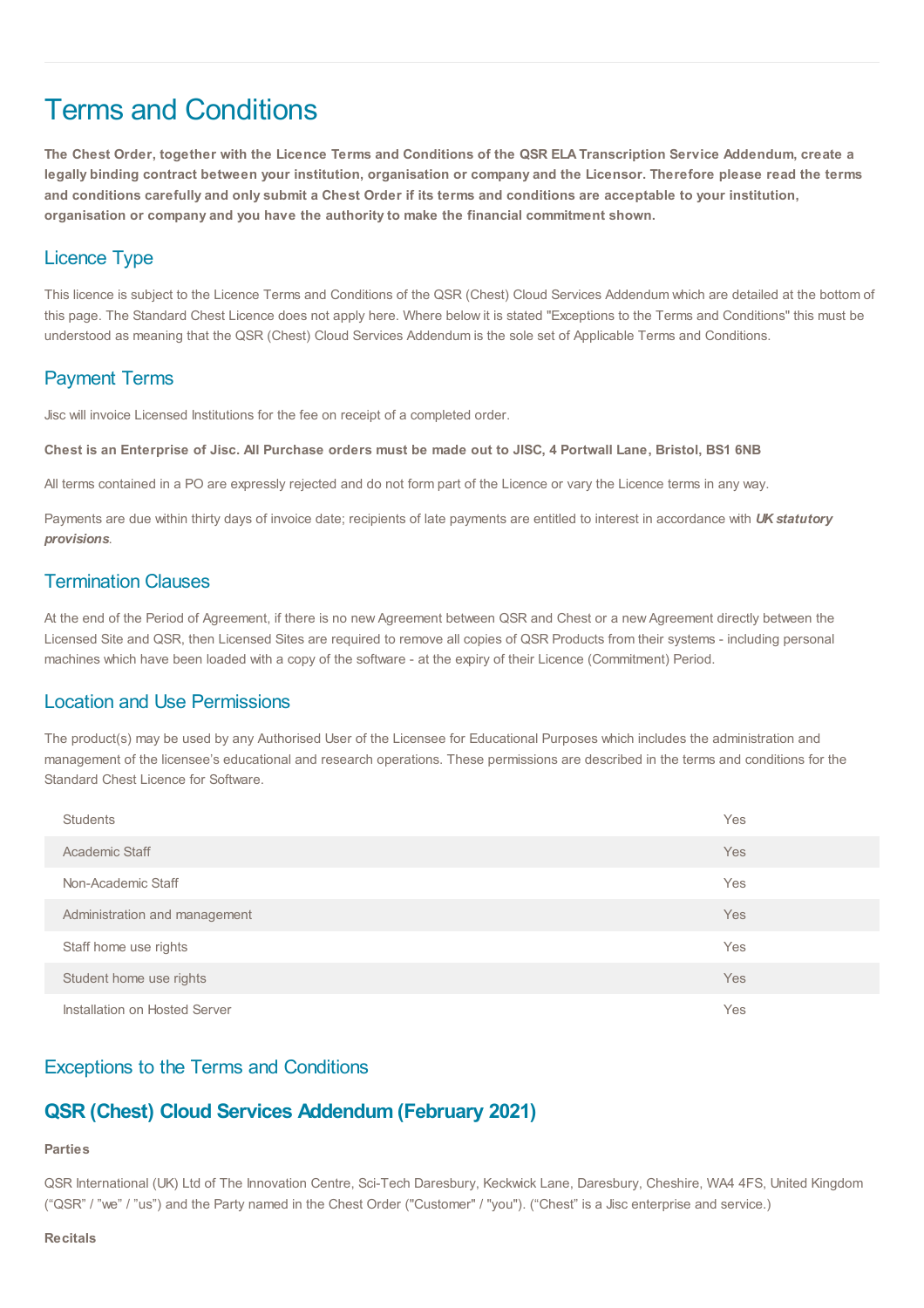**A** QSR and the Customer have entered into a Licence Agreement ("Licence Agreement") through and under an Agreement in force between Jisc and QSR ("Agreement") in respect of certain QSR Licensed Software.

**B** The Customer wishes to obtain QSR's Cloud Services to be used in conjunction with the Licensed Software pending the expiry of the Licence Agreement.

**C** QSR agrees to supply and the Customer agrees to acquire the QSR Cloud Service on the terms of this Cloud Service Addendum.

#### **Agreement**

#### **1 Definitions**

In this Cloud Services Addendum, except where the contrary intention is expressed:

**Authorised Users** means (a) Students (which means any person undertaking education or research for whom the Licensee is responsible (with 'responsibility' being defined as 'individuals for whom the licensee takes responsibility for their actions with the data')); and (b) Staff (which means: any personnel used by the Licensee to instruct or direct Students; the Licensee's research staff; and administrative and management personnel).

**Chest Order** means the order for the Cloud Service placed with Jisc using the relevant Chest Order Form.

**Commencement Date** in respect of this Cloud Services Addendum means the date specified in the relevant Chest Order.

**Data Protection Addendum** means the QSR Data Protection Addendum available at **Data Protection [Addendum](https://www.qsrinternational.com/legal-and-compliance/Data-Protection-Addendum)**.

**Fees** means the amounts payable by the Customer for use of the Cloud Service, in the amounts and in the currency specified in the Chest Order.

#### **GDPR** means the EUGeneral Data Protection Regulation 2016/679.

**NVivo™ Cloud Platform** means the IT infrastructure and networks owned, licensed, or managed by us, which are used by QSR and its service providers to provide the Cloud Service.

**myNVivo™ Portal** means the QSR Cloud Services portal at portal.mynvivo.com.

**Parties** means, collectively, QSR and the Customer, and "Party" means either one of them as the context may indicate.

**PAYG Service** means a Cloud Service which is provided on a pre-paid timed basis.

**Service Hours** means, in respect of a PAYG Service, the hours of use of the service acquired by you.

**Privacy Policy** means our privacy policy available at **[Privacy](https://www.qsrinternational.com/legal-and-compliance/privacy-policy) Policy**.

**Service Specification** means the Service Specification for the relevant Cloud Service as published on the Jisc Chest website which sets out the details of the Cloud Service and any specific terms applying to that service.

**Software Licence** means the Licence Agreement for the Licensed Software obtained through and under the Agreement in force between Jisc and QSR.

**Subscription** means a Cloud Service provided on a subscription basis for a set term.

**Subscription Term** means the initial term of a Subscription, which will be from the Commencement Date until the renewal of the Software Licence, as extended by subsequent renewal periods.

#### **2 Cloud Services**

(a) Our Cloud Services are provided as PAYG Services or as a Subscription.

(b) The initial term of your Subscription will commence on the Commencement Date and run until the end of the term as stated in the Chest Order. If you cancel, your Subscription will terminate at the end of the then-current billing cycle, but you will not be entitled to any credits or refunds for amounts accrued or paid prior to such termination.

(c) For PAYG Services, you must pre-purchase Service Hours. All Service Hours you purchase will have an expiry date, as specified in the relevant Service Specification.

(d) Details of the individual Cloud Services, and any specific terms applying to a Cloud Service, are set out in the relevant Service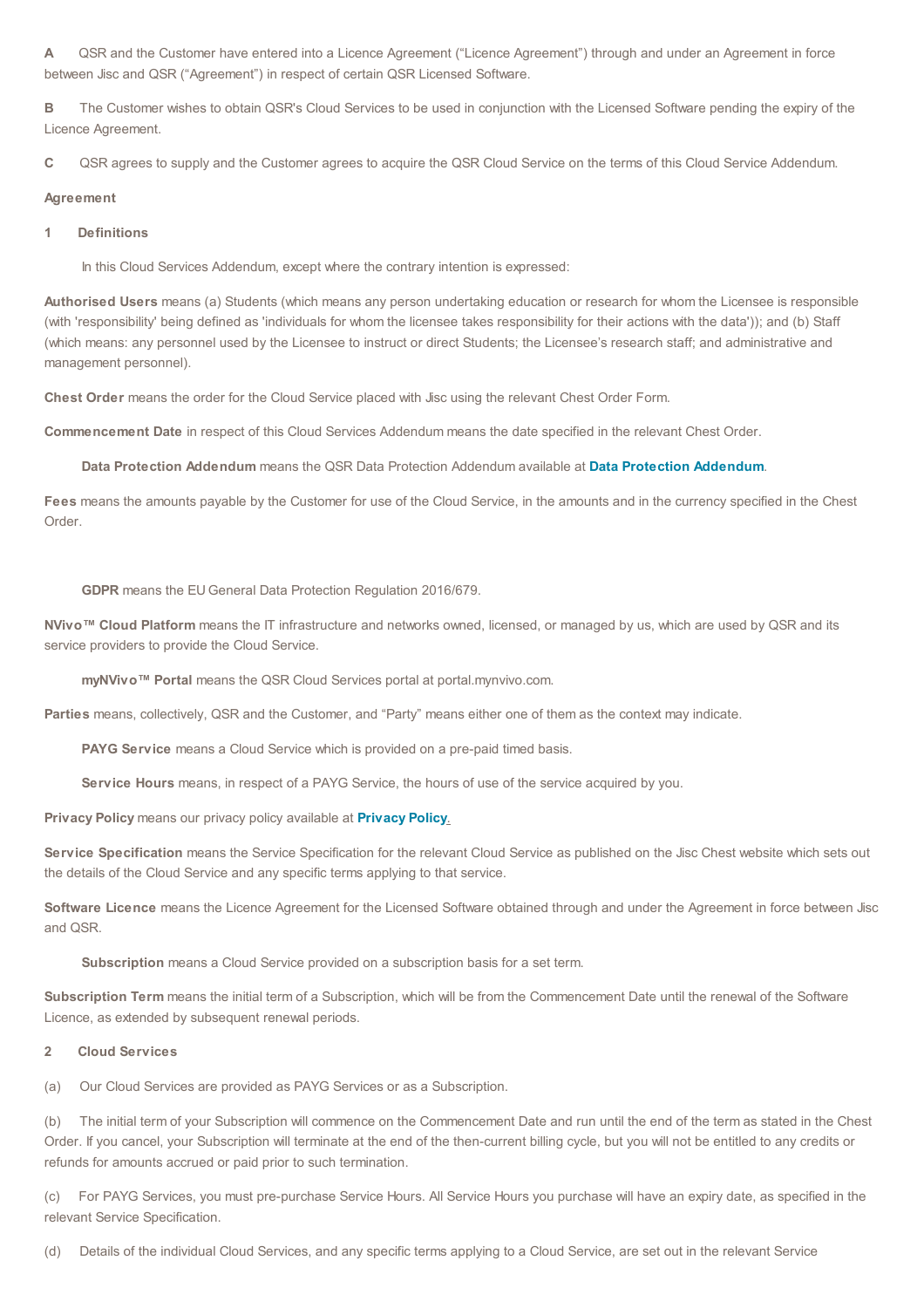Specification. We note that our Cloud Services may involve the use of various third-party tools and services.

(e) We may offer a free trial of a Cloud Service, either by way of an allocation of Service Hours or a free Subscription Period ("Trial"). Contracts for a Trial are to be made through the myNVivo™ Portal.

#### **3 Account Registration**

(a) You may need to register for a QSR account in order to place Contracts or access or receive a Cloud Service.

(b) Any registration information that you provide to us must be accurate, current, and complete.

(c) You must also update your information so that we may send notices, statements, and other information to you by e-mail or through your account.

(d) You are responsible for all actions taken through your accounts.

#### **4 Orders**

(a) You agree to purchase the Cloud Service as specified in the Chest Order. QSR's Cloud Service ordering documentation or purchase flow will specify your authorised scope of use for the particular Cloud Service, which may include:

(i) number and type of Authorised Users (as defined below);

- (ii) storage or capacity; or
- (iii) Service Hours or other restrictions.

(b) Once we receive your Chest Order, we will notify you through the myNVivo™ Portal that your order has been accepted and the status of your account. We reserve the right to reject any order but will provide reasons to you via e-mail or through the myNVivo™ Portal if we do so.

In relation to NVivo Transcription, you may use the editor functionality of the Cloud Service with respect to transcribed files without charge for so long as the relevant text files are retained on the NVivo™ Cloud Platform.

(d) QSR reserves the right to delete Customer files remaining on the NVivo™ Cloud Platform as follows:

(i) Audio files 90 days after first upload; and

(ii) Text files 90 days after transcription.

(e) Notwithstanding any other term of the Agreement or the Chest Order, QSR gives no warranty or undertaking as to the quality of the output from the NVivo Cloud Service™ and, to that extent, the NVivo Transcription Service™ is provided "*as is*". Customer acknowledges that the quality of the output will depend on many factors including the clarity of the original recording, background noise and accents of the speakers.

#### **4 Authorised Users**

(a) Only Authorised Users may access and use the Cloud Service. You are responsible for compliance with these Terms and Conditions by all Authorised Users.

(b) In relation to usernames and passwords that allow your Authorised Users to access and use NVivo Cloud Services ("Login Credentials"):

(i) you are responsible for ensuring that Authorised Users take all reasonable steps to safeguard their Login Credentials. We may assume that any person accessing or using the NVivo Cloud Service using those Login Credentials is one of your Authorised Users. You must also ensure that each of your Authorised Users only uses the Login Credentials that have been allocated to them, and that no other person uses such Login Credentials; and

(ii) if you become aware or have reason to suspect that there has been any unauthorised use of any Login Credentials that have been allocated to your Authorised Users, you must notify QSR immediately.

(c)... We may suspend access to the Cloud Service where we reasonably believe that there has been unauthorised use of the Cloud Service by any of your Authorised Users or through any Login Credentials issued to you. Where we do so, we will notify you within a reasonable time of the suspension occurring, and the Parties will work together to resolve the matter. Nothing in this paragraph (c) limits any other rights or remedies we may have in such circumstances.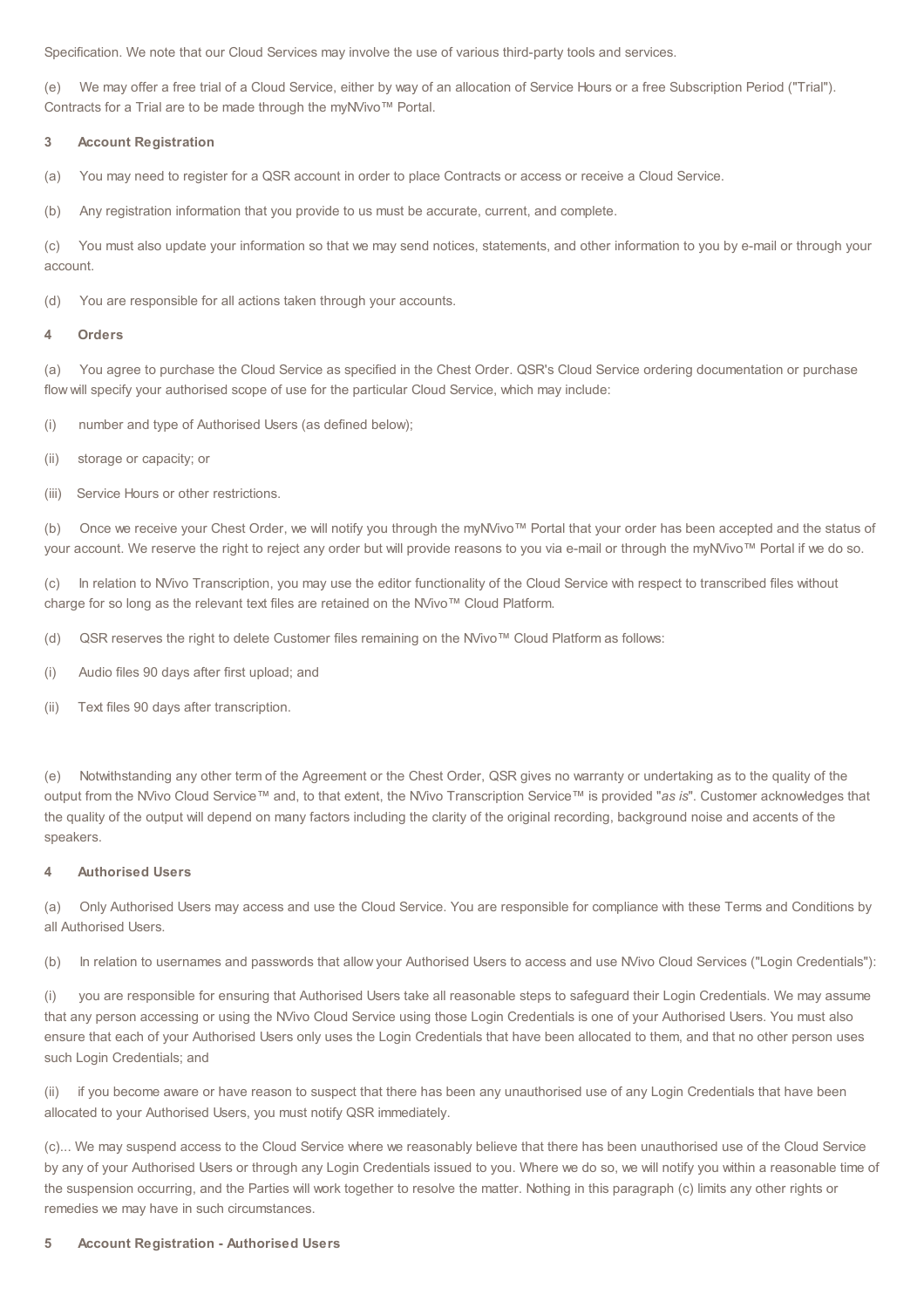Your Authorised Users will need to register for a QSR account through the myNVivo™ portal if deployed to a 'Known' or 'User Requested' user in order for the Authorised Users to access or receive the chosen Cloud Service.

#### **6 Right to Access Services**

(a) Upon execution of this Cloud Services Addendum, and subject to payment of the Fees, we grant you a non-exclusive, non-transferable, limited licence to access and use the purchased Cloud Service solely for the lawful operation of your business and in accordance with the provisions of this Cloud Services Addendum.

(b) It is your responsibility to ensure that you have reliable and secure access to the internet so as to be able to effectively use the purchased Cloud Service.

#### **7 Your Content**

(a) As part of your use of the Cloud Service, you or your Authorised Users may upload to the NVivo™ Cloud Platform certain materials ("Your Content"). You must ensure that Your Content:

(i) does not infringe the intellectual property or other rights of another person;

(ii) is not defamatory, offensive, abusive, pornographic, profane or otherwise unlawful, including material that racially or religiously vilifies, incites violence or hatred, or is likely to insult or humiliate others based on race, religion, ethnicity, gender, age, sexual orientation or any physical or mental disability, unless in the context of valid lawful research;

- (iii) does not relate to unlawful conduct, unless in the context of valid lawful research;
- (iv) does not create a privacy or security risk to any person, including by soliciting personal information from any person;
- (v) does not solicit money from any person;
- (vi) is not false, misleading, or deceptive;
- (vii) does not contain financial, legal, medical, or other professional advice;
- (viii) is not likely to harm, abuse, harass, stalk, threaten or otherwise offend;
- (ix) is not likely to reflect negatively on us, including our goodwill, name, and reputation;
- (x) does not tamper with, hinder the operation of, or make unauthorised modification to the Cloud Service;
- (xi) does not breach any applicable laws; and/or
- (xii) does not otherwise result in civil or criminal liability for you, us, or any third-party.
- (b) You:

(i).... grant to us a non-exclusive, worldwide, royalty-free, licence (including a right of sub-license to our subcontractors) to disclose, use, copy and modify Your Content as required by us but only for the purpose of providing the Cloud Services and complying with our obligations under this Cloud Services Addendum; and

(ii) warrant that you have the right to grant such permission.

(c) We may review Your Content and may modify or remove any of Your Content where we reasonably believe it violates this Cloud Services Addendum.

(d) QSR will adhere to good industry practice and procedures to prevent data loss, including a daily system data back-up, but does not give any guarantees in relation to loss of Your Content.

#### **8 Your Rights and Obligations**

(a) You must ensure that you and your Authorised Users comply with this Cloud Services Addendum, and you will be liable for the acts and omissions of ........ your Authorised Users as if they were your acts or omissions.

(b) It is a condition of your use of the Cloud Service that you (and your Authorised Users) do not:

(i) sell, rent, lease, license, sublicense, display, time share or otherwise transfer the Cloud Service to, or permit the use of or access to the Cloud Service by, any third-party; and

(ii) remove any copyright or proprietary notice from the Cloud Service;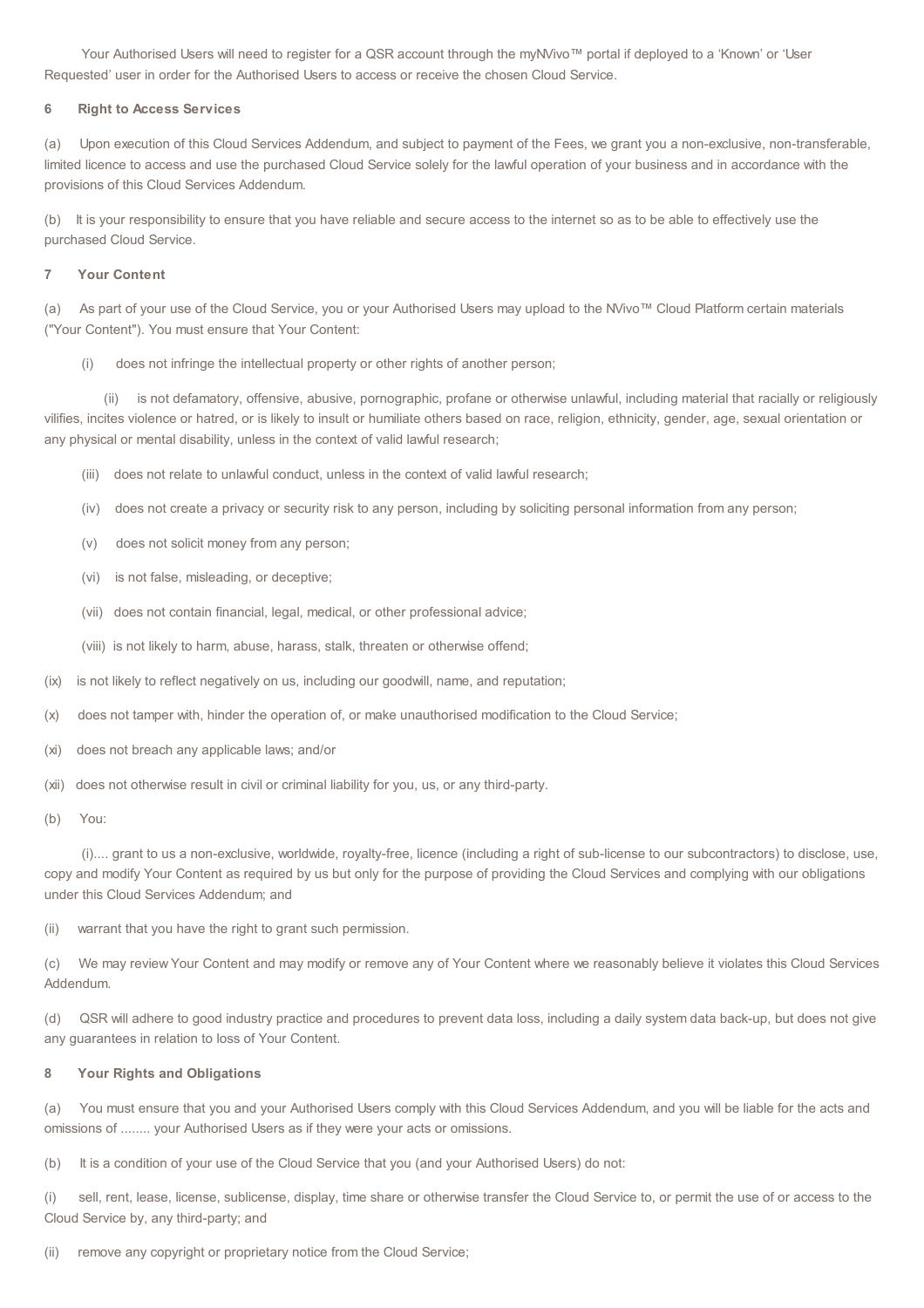- (iii) attempt to undermine the security or integrity of our computing systems or networks;
- (iv) use the Cloud Service for any purpose that is improper or unlawful;
- (v) use the Cloud Service in a way which may impair the functionality of the Cloud Service or other systems used to deliver it;

(vi) distribute viruses, spyware, corrupted files, or any other similar software or programs that may damage the operation of any computer hardware or software; and/or

(vii) engage in any other conduct that inhibits any other person from using or enjoying the Cloud Service.

#### **9 Fees and Payment**

- (a) The prices for each of the Products and payment terms are contained in the relevant Chest Order.
- (b) The Fee is paid annually in advance as specified in the Chest order form.
- (c) Jisc is the Party responsible for invoicing and collecting the Fee.
- (d) For Pay as You Go Cloud Services these will be paid in advance as specified in Chest order form.

#### **10 Privacy and Your Data**

(a) QSR's collection, use and disclosure of personal information or any other data the Customer provides to QSR will be governed by QSR's Privacy Policy.

(b) For the purposes of this clause 10, "Personal Data" means any information relating to an identified or identifiable natural person; an identifiable natural person is one who can be identified, directly or indirectly, in particular by reference to an identifier such as a name, an identification number, location data, an online identifier or to one or more factors specific to the physical, physiological, genetic, mental, economic, cultural or social identity of that natural person; and "Applicable Data Protection Laws" means all laws, regulations, binding legislative and regulatory requirements and codes of practice relating to data protection and the processing of Personal Data, as may be applicable to either Party or to the Cloud Service, including, without limitation: the Australian Privacy Act 1988 (Cth); the UK Data Protection Act 2018; the GDPR; and the Japanese Act on the Protection of Personal Information 2003.

(c) The Data Protection Addendum, which includes the standard contractual clauses as required under article 28 of the GDPR, forms part of this Cloud Services Addendum.

(d) You agree that QSR may use the services of third parties to provide part of the Cloud Service ("sub-processor") and that the subprocessor may, as required for the purposes of providing the Cloud Service, process Personal Data provided to us by you.

(e) Each Party warrants to the other that in relation to this Cloud Services Addendum, it will comply strictly with all requirements of any Applicable Data Protection Laws, whether enacted as at the Commencement Date or enacted subsequently.

(f) In using the Cloud Service, you must ensure that you are permitted to provide us with any Personal Data you provide to us, and that you have made any disclosures or obtained any consents necessary under any Applicable Data Protection Laws. Subject to this Cloud Services Addendum, we will establish and maintain appropriate, reasonable technical and organisational security measures in accordance with good industry practice to keep Your Content secure.

(g) We may only transfer any Personal Data you provide to us across a country border in the event that such action is required for the purpose of providing the Cloud Service and complying with our obligations under this Cloud Services Addendum. We will further ensure that the transfer of any Personal Data across a country border complies with Applicable Data Protection Laws.

(h) We may use and disclose to our service providers anonymous data about your use of the Cloud Service for the purpose of helping us to improve the Cloud Service. Any such disclosure will not include details of your identity or the identity of your associates unless prior consent has been provided for such disclosure.

#### **11 Security**

(a) You acknowledge that the internet is an insecure public network which means there are risks that information sent to or from the Cloud Service may be intercepted, corrupted or modified by third parties.

(b) Notwithstanding the foregoing, we will take all steps that a prudent and competent provider of services such as the Cloud Service would be expected to take to maintain the security and the integrity of the Cloud Service. Specifically, we will:

(i) implement administrative, physical, and technical safeguards to protect Your Content that are no less rigorous than accepted industry information security best practices;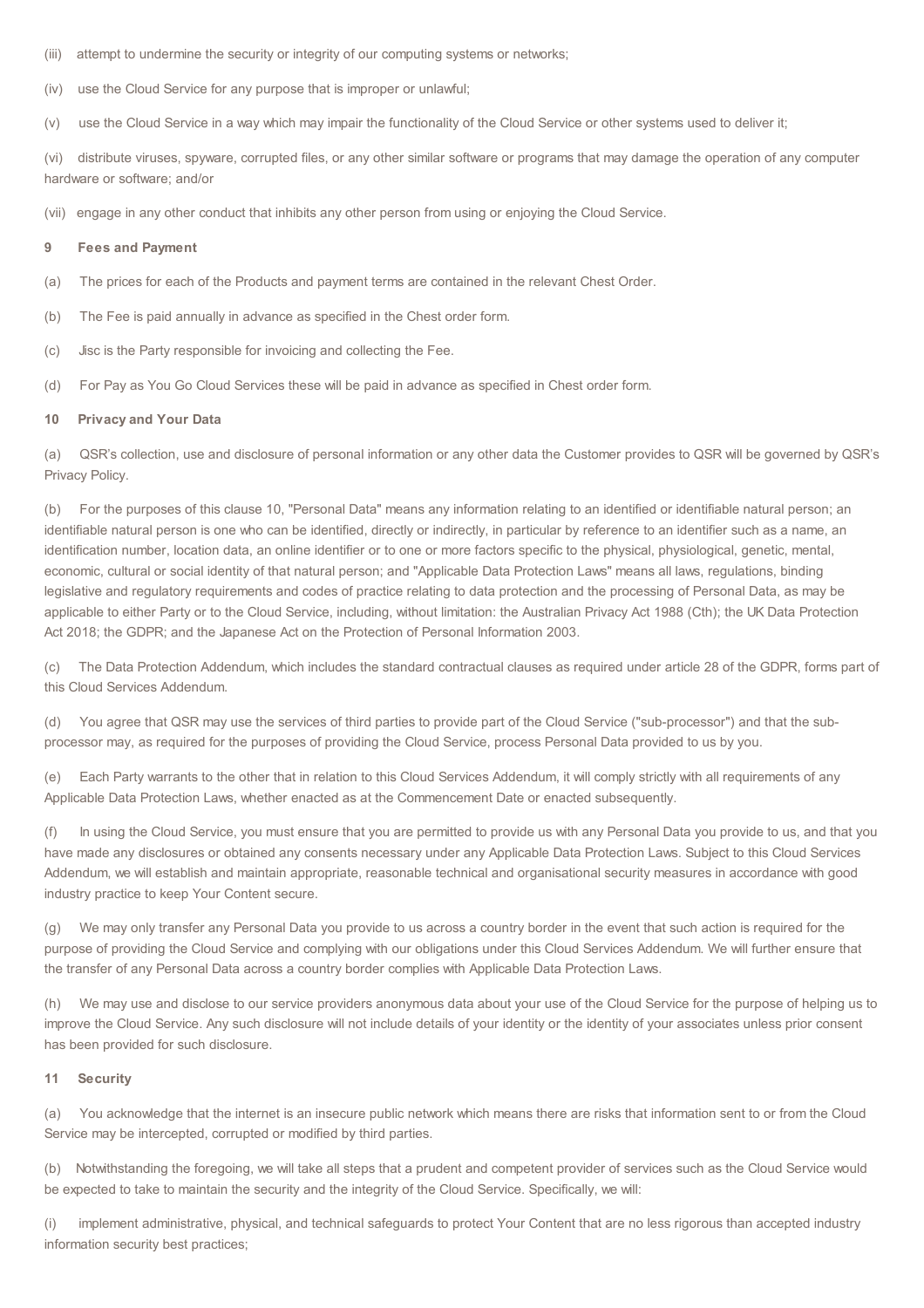(ii) as soon as we become aware that any virus, malware, or other harmful code ("Harmful Code") is contained in or affects the Cloud Service provided to you and/or that any of Your Content may have been, or may be subject to unauthorised access, immediately notify you and take all reasonable steps to remedy the problem, secure Your Content, remove the Harmful Code, as applicable, and prevent the situation's reoccurrence;

(iii) use commercially reasonable efforts to:

(A) prevent any Harmful Code being contained in, or affecting the Cloud Service used by you;

(B) prevent unauthorised access to Your Content;

(C) prevent any unauthorised access of, and/or Harmful Code being introduced into, your IT systems.

#### **12 Intellectual Property**

(a) The Cloud Services are made available on a limited licence or access basis, and no ownership right is conveyed to you, irrespective of the use of terms such as "purchase" or "sale".

(b) QSR and its licensors have and retain all right, title and interest, including all intellectual property rights, in and to the Cloud Service, its "look and feel", any and all related or underlying technology, and any modifications or derivative works of the foregoing created by or for QSR.

(c) NVivo, myNVivo and Cloud are trademarks of QSR.

#### **13 Warranties**

(a) We represent and warrant that if a Cloud Service fails to operate substantially as described in the relevant Service Specification and you notify us of this failure, we will:

(i) at our cost, correct the failure in the Cloud Service; or

if we are unable to correct the failure in a commercially reasonable manner, you may terminate the relevant Subscription and we will refund to you a pro-rated portion of the Fees previously paid for the terminated Subscription taking into account the unexpired Subscription Term for which the Fees were paid.

(b) If we breach the warranty under this clause, your exclusive remedy and our entire liability for breach of this warranty will be the remedy set out in this clause. The warranty will not apply if the failure of the Cloud Service resulted from improper use or a defect in or failure of any device, communications link or software used to access the Cloud Service.

(c) QSR does not warrant, represent or guarantee that the Cloud Services:

(i) will be continuously available or free of any fault or harmful code; or

(ii) are suitable for your purposes or business.

(d)... If any guarantee, warranty, term or condition is implied or imposed in relation to this Cloud Services Addendum under the Australian Consumer Law or any other applicable legislation and cannot be excluded (a "Non-Excludable Provision"), and QSR is able to limit your remedy for a breach of the Non-Excludable Provision, then QSR's liability for breach of the Non-Excludable Provision is limited to the resupply of the Cloud Services or the cost of having Cloud Services supplied, at QSR's election.

#### **14 Confidentiality**

(a) Each Party (the "Receiving Party") may only use the Confidential Information disclosed or revealed by the other Party (the "Disclosing Party") for the purposes of performing its obligations or exercising its rights under this Cloud Services Addendum and must keep such Confidential Information confidential.

(b) For purposes of this Addendum, "Confidential Information" means any information of whatever kind disclosed or revealed by the Disclosing Party to the Receiving Party under or in relation to this Cloud Services Addendum that:

- (i) is by its nature confidential;
- (ii) is designated by the Disclosing Party as confidential; or
- (iii) the Receiving Party knows or reasonably ought to know is confidential;

including:

(iv) where we are the Disclosing Party, any part of the Cloud Service that is not otherwise publicly available; and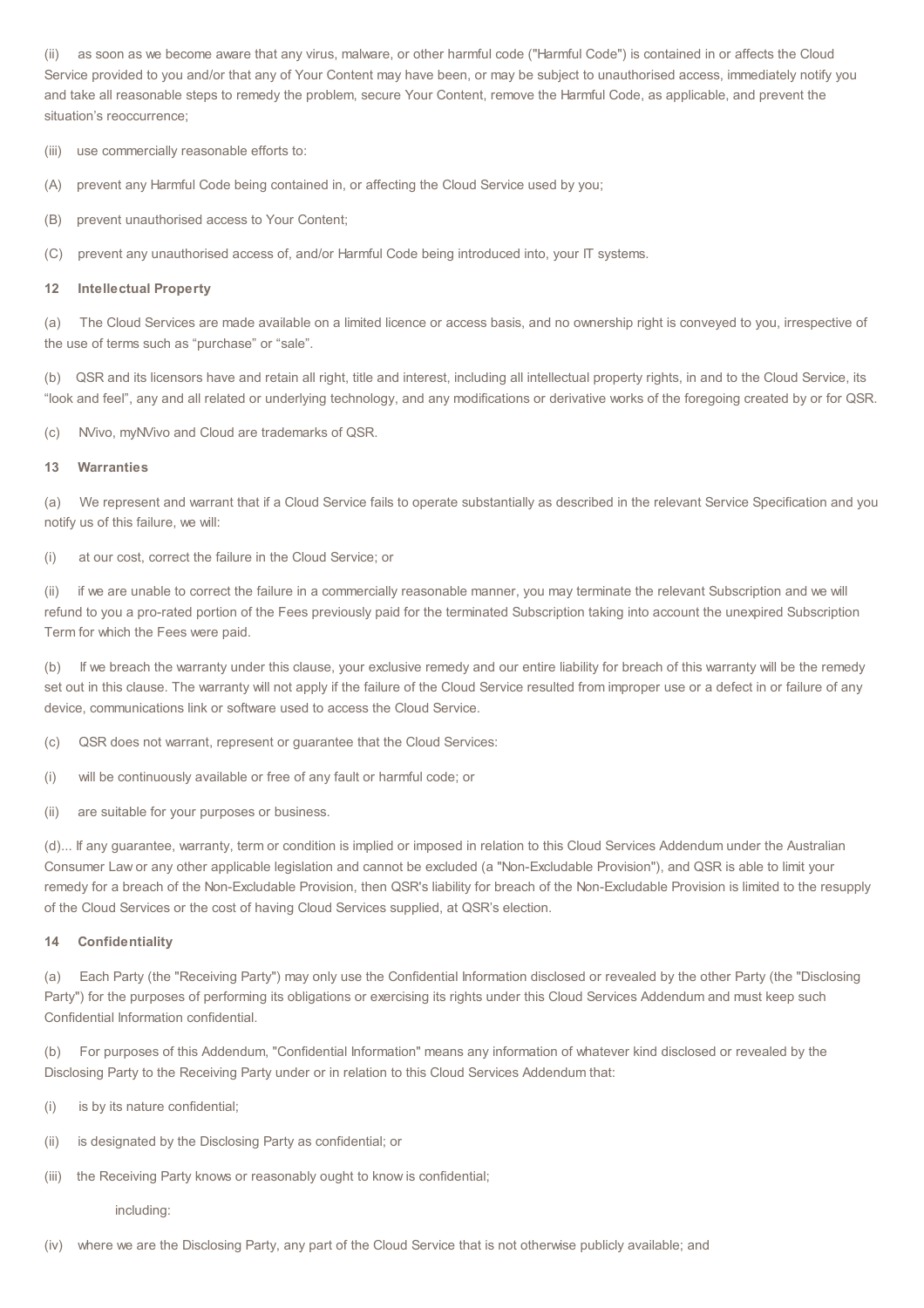- (v) where you are the Disclosing Party, any of Your Content entered or uploaded to the Cloud Service; but does not include information that:
- (vi) is published or has otherwise entered the public domain without a breach of this Cloud Services Addendum;
- (vii) is obtained from a third-party who has no obligation of confidentiality to the Disclosing Party; or
- (viii) is independently developed or obtained without breach of this Cloud Services Addendum.
- (c) The Receiving Party may disclose the Confidential Information of the Disclosing Party:

(i) to those members, directors, employees, agents, contractors, representatives and/or advisors of the Receiving Party .......... ("Representatives") reasonably requiring it on a need-to-know basis, provided that the Receiving Party ensures that such Representatives keep such Confidential Information confidential in accordance with this clause 14(c);

- (ii) to the extent required by law; or
- (iii) with the prior written consent of the Disclosing Party.
- (d) We may refer to the fact that you are a client of ours and a user of the Cloud Service in marketing and promotional materials.

#### **15 Term and Termination**

(a) For purposes of this clause 15:

"Insolvency Event" means in relation to either Party, any one or more of the following events or circumstances occurring in relation to such Party (or any person comprising such Party): being in liquidation or provisional liquidation or under administration; having a controller or analogous person appointed to it or any of its property; being unable to pay its debts or being otherwise insolvent; entering into a compromise or arrangement with, or assignment for the benefit of, any of its members or creditors; and any analogous event or circumstance under the laws of any jurisdiction.

(b) Either Party may terminate this Cloud Services Addendum by notifying the other accordingly:

(i) where the other Party materially breaches this Cloud Services Addendum, and fails to remedy that breach within 30 days of receiving notice of the breach; or

(ii) where the other Party suffers an Insolvency Event.

(c) If this Cloud Services Addendum is terminated in accordance with this clause 15, you must pay us the Fees for any Cloud Services performed and/or provided to you up to and until the date of termination, whether or not an invoice has been issued for those services as at the date of termination.

(d) Upon expiry or termination of this Cloud Services Addendum, we will either (at our option):

(i) provide to you; or

(ii) make available for your download for a period of 30 days following termination,

all of Your Content in machine readable format, that is stored at that time on the NVivo™ Cloud Platform. After having done so, we may delete any of Your Content.

If this Cloud Services Addendum expires or is terminated for any reason, the rights and licences provided to you under this Cloud Services Addendum will cease immediately.

(f) If a Party exercises a right of termination of this Cloud Services Addendum, this Cloud Services Addendum terminates in its entirety for all Parties.

#### **16 Limitation of Liability**

(a) To the maximum extent permitted by law:

(i) neither Party (nor its suppliers) will be liable to the other for any indirect, special, incidental or consequential loss or damage or damages for loss of profits, goodwill, revenue, savings or opportunity or for loss of use, lost or inaccurate data, failure of security mechanisms, interruption of business or costs of delay arising under or in connection with this agreement or its subject matter, whether in contract, tort (including negligence), in equity or under statute, even if informed of the possibility of such damages in advance;